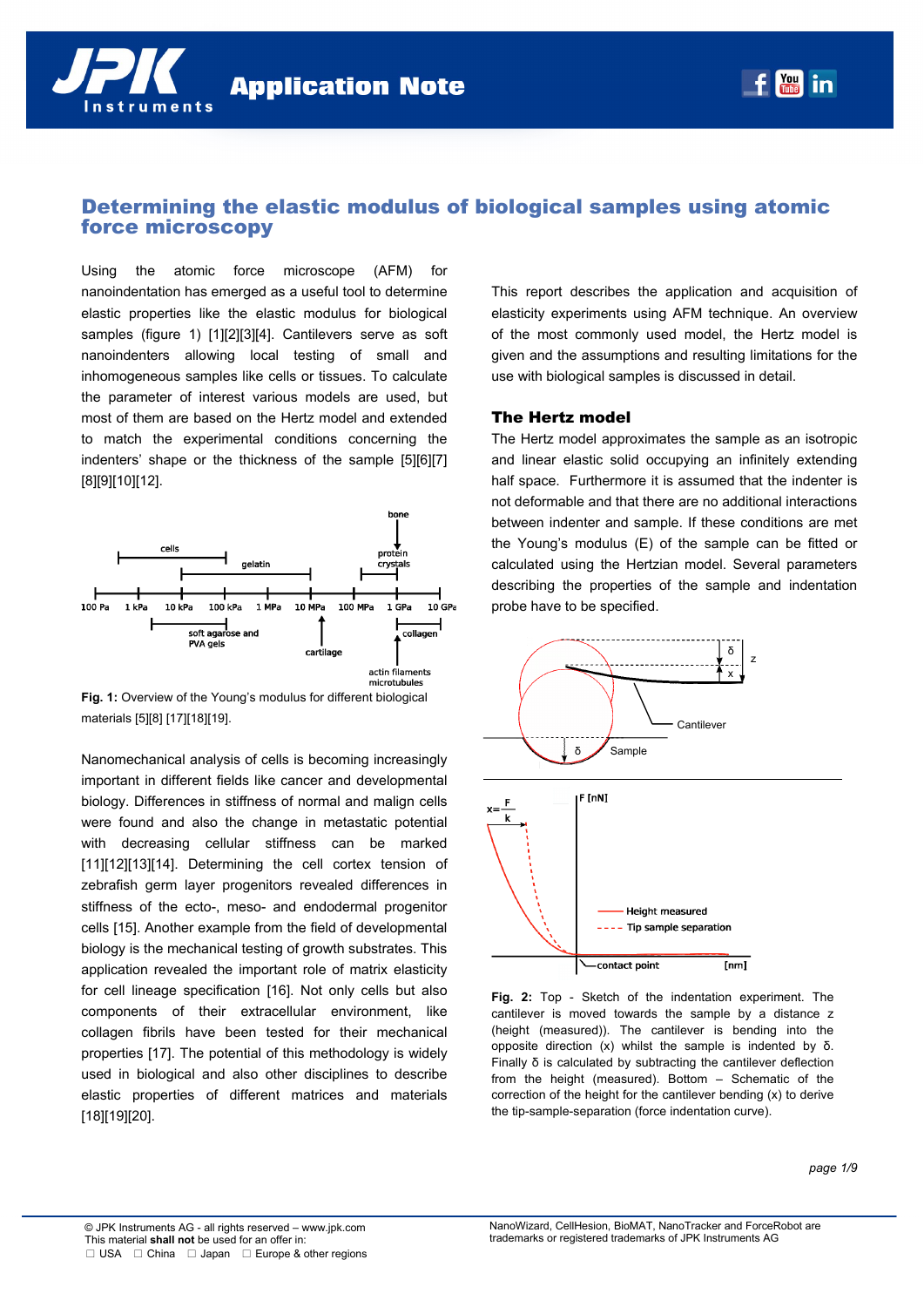**Application Note** 

 $\begin{bmatrix} \text{You} \\ \text{true} \end{bmatrix}$ in

The data obtained by indentation measurements (force spectroscopy mode) are usually plots of force against piezo displacement, rather than tip sample separation. To apply the Hertz model, the curves need to be converted as explained in figure 2.

The parameter describing the sample is Poisson's ratio  $(v)$ that depends on the material. For soft biological samples Poisson's ratio is generally set to 0.5 (incompressible materials like rubber). The geometry of the indenter then finally determines which equation is to be used. Different indenter geometries lead to different radii of the contact circle (a). The original Hertz model considers the shallow contact between two spherical bodies, but several extensions were made for different indenter geometries [9].

#### **Parabolic**



Spherical

$$
F = \frac{E}{1 - v^2} \left[ \frac{a^2 + R^2}{2} \ln \frac{R + a}{R - a} - aR \right] \qquad \delta = \frac{a}{2} \ln \frac{R + a}{R - a}
$$

 $R$  = radius of the sphere

Conical

$$
F = \frac{E}{1 - v^2} \frac{2 \tan \alpha}{\pi} \delta^2
$$

 $\alpha$  = semi-opening angle of the cone





E can be derived using these equations by different methods. Usually it is calculated by fitting the force indentation curves (F-δ-curves) using E as a fit parameter. The contact point and baseline can also be used as variable fit parameters, or they can be determined before and used as a fixed value. Since it is very difficult to determine the real contact point (usually the curve has a very shallow angle around the contact point), so it is recommended to fit it.

The Hertz model assumes the indentation to be neglectable in comparison to the sample thickness, thus indentation depth has to be optimized. The Hertz model is valid for small indentations (say up to 5-10% of the height of the cell, maybe 200-500 nm) where the substrate does not influence the calculations. There may be additional limitations in indentation depth if the tip shape model is an approximation. Often the parabolic model is used if the indenter is a sphere because it is easier to fit and the approximation is reasonable for small indentations. The JPK IP software offers automatic fitting for all the indenter shapes shown here, so there is no longer any need to make this approximation.

### Issues to be considered

The Hertz model makes several assumptions that are not truly met if cells or other biological samples are examined.

*page 2/9*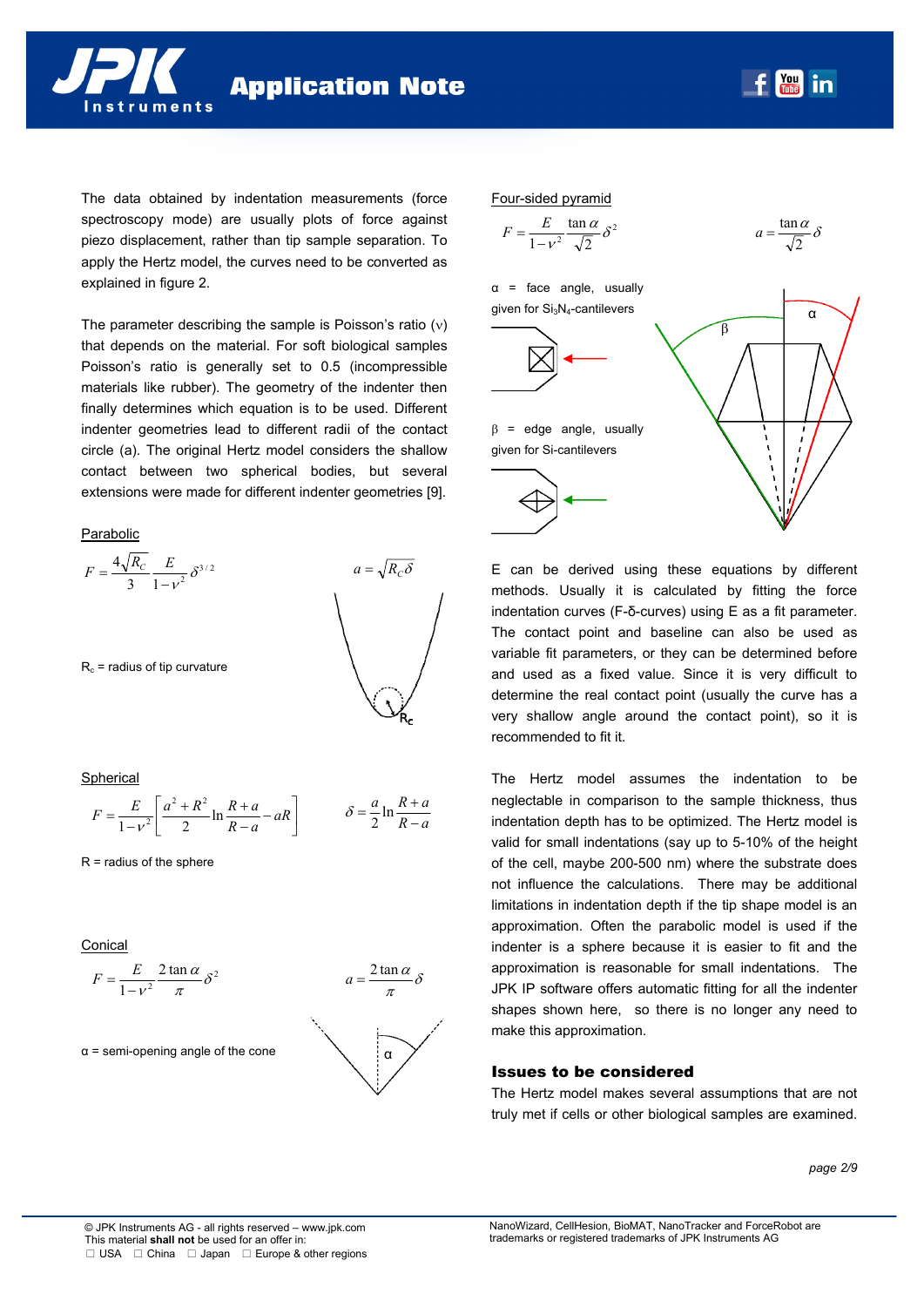In this section these deviations are discussed and how to make the most reliable measurements.

# **Sample properties**

The Hertz model assumes absolute elastic behavior as well as homogeneity of the sample. But most biological materials are neither homogeneous nor absolutely elastic. The energy delivered by the indenter is not completely given back by a cell (as it would be done by an absolute elastic material) but dissipates owing to plastic behavior that also appears as hysteresis between the extend and the retract part of the force curve (fig. 3). One time scale describing this behavior is the viscous relaxation time, which brings variations in force indentation measurements if different indentation velocities are tested [21][11]. Higher velocities result in a higher resistance of the sample material and the overall interaction is more viscous. Thus the higher the loading rate, the smaller is the indentation at a given force and the higher is the apparent stiffness. Indenting at time scales longer than the relaxation time will result in lower resistance of the sample and corresponding deeper indentations at a given force, because the cell material has time to move away from the indenting probe. However, at long time scales, the indentation stress can lead to irreversible reorganization of the cell. To reduce the influence of this time dependent behavior, an appropriate speed should be applied to prevent a too high viscous response or reorganization of the cell. It is of course crucial to stay consistent in velocity to have the same conditions for each experiment. Comparing different samples it should not be forgotten that each material or cell type has its own relaxation time since they can vary greatly in their composition (size of the nucleus, composition of the cytoplasm and cytoskeleton etc.).

Inhomogeneity of the sample also can result in artifacts like variation of the Young's modulus depending on indentation depth, i.e. depending on the layer or component the indenter is actually pressing in. Cells have various components (like glycocalix, membrane extensions, nucleus, or organelles) that can reflect different stiffness. The contact point is also suffering from these variations and interactions of the probe and the sample surface or molecules that are covering the surface. Such curves often show a very shallow contact point where E is calculated to be softer than the sample really is. The "real" stiffness of the sample thus only is measured when the probe reaches the proper surface that is after the shallow part of the curve. Then the fit doesn't match the contact point of the Force-indentation-curve (figure 4). But this is not surprising since the Hertz model assumes homogeneity of the sample and no interactions between sample and probe. Finally, it is always important to focus on the part of the curve that represents the structure you want to investigate.



**Fig. 3:** Force distance curve taken on a living CHO cell (scan speed 5 µm/s). Trace (red) and retrace (dark red) curve clearly show hysteresis owing to the viscous and plastic behavior of the cell.

#### **Fit range**

Also important is to find the fit range that is to be used to yield optimum and reproducible results for elasticity calculations. As described in the section above E strongly fluctuates at very low indentations around the contact point but reaches a plateau with increasing indentation to finally increase again, mainly as a result of the substrate stiffness (glass slide etc., see figure 5, bottom). Thus the height of the indented structure is strongly to be considered. The Hertz model is only valid for small indentations (say up to 5-10% of the height of the cell, maybe 200-500 nm) where the substrate doesn't influence the calculations and where the geometry of the indentation matches the geometry of the indenter. As described in the Hertz section above, the best way to find the optimum range is to record a force distance curve with relatively high indentation and to fit E for each point of the corresponding force indentation curve. Plotting E over indentation reveals the indentation when E

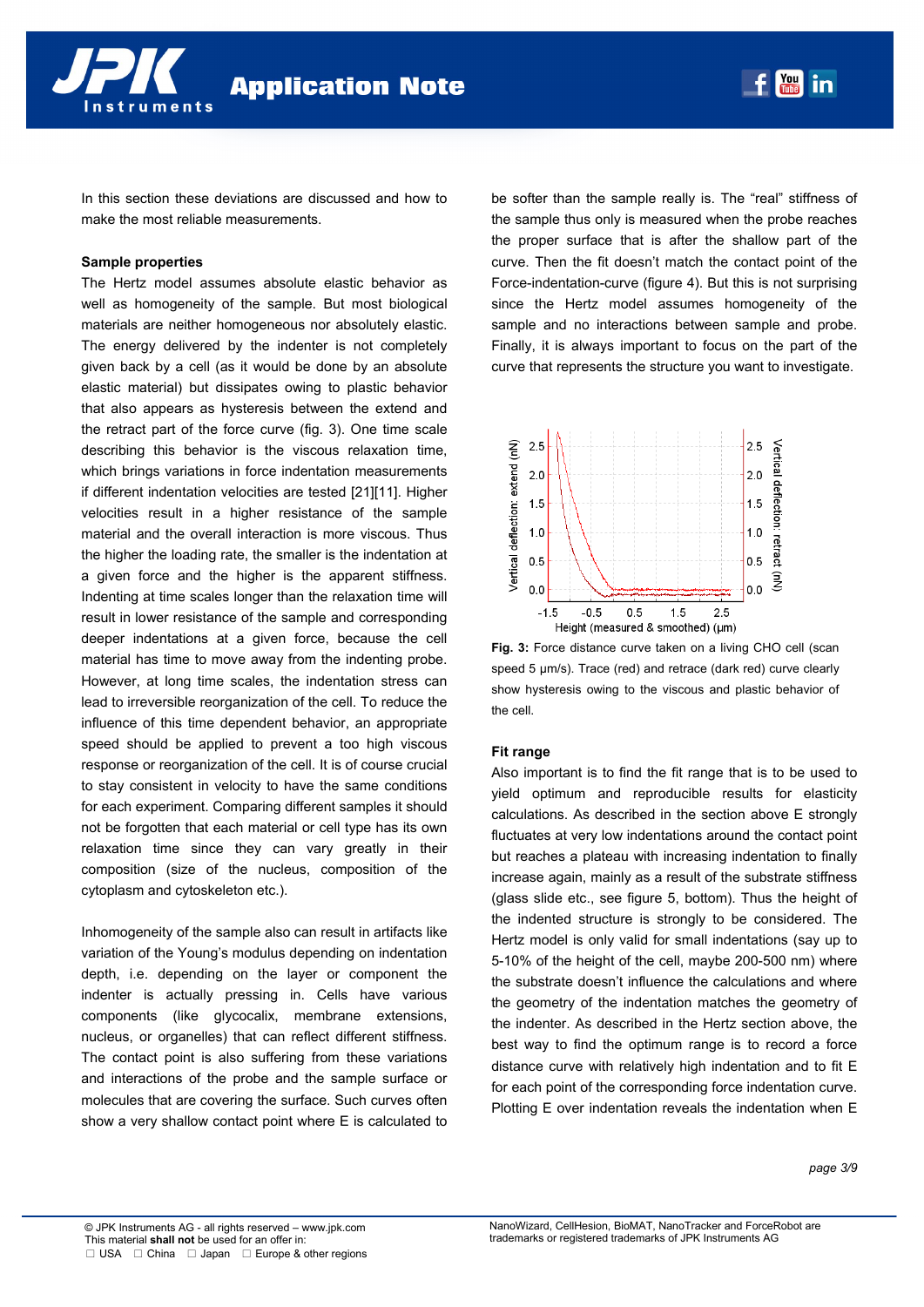starts to tend towards a constant value that should be used to determine the Young's modulus (figure 5, middle).

But it can happen that there is no obvious plateau, especially when indenting inhomogeneous samples. If a cell for instance is tested right above the nucleus using a relatively small indenter (e.g. a pyramid), the nucleus can slip away from under the probe and the result is a decrease of the measured modulus right after the nucleus was pushed by the probe (figure 5, top).



**Fig. 4:** Force versus indentation curves derived from a cell, fitted with the Hertz model. The same curve first was fitted to an indentation of 200 nm (top), and second over the whole indentation range of 400 nm (bottom). Obviously the probe pushed through two different layers since the fitted contact point of the first curve is different from the contact point of the second curve. The E module of the first curve, describing the stiffness of the cell surface, is about 16 kPa, the one of the second curve, that can be assumed to be te E module of the cytoplasm, about 35 kPa.

All three curves of figure 5 derive from the same cell and were taken with the same probe under exactly the same conditions. Even though there is no obvious "second"

increase in E and thus no obvious or typical hint of an effect of the glass substrate for both upper E versus indentation curves, the increase of the apparent stiffness from the cell centre to the edge indicates an influence of the substrate. But this is not surprising since the height of the cell at the nucleus was measured to be around 5 µm, at the surrounding of the nucleus to be around 1.3 µm and at the edge around 0.5 µm. Finally these results show that the effect of the substrate is not only visible by an increase of E within E versus indentation curves but also by increasing E values at thinner regions of the cells.

**You** in



**Fig. 5:** E versus indentation curves of a CHO cell probed with a pyramidal indenter at different regions: right above the nucleus (top), the region next to the nucleus (middle) and near the edge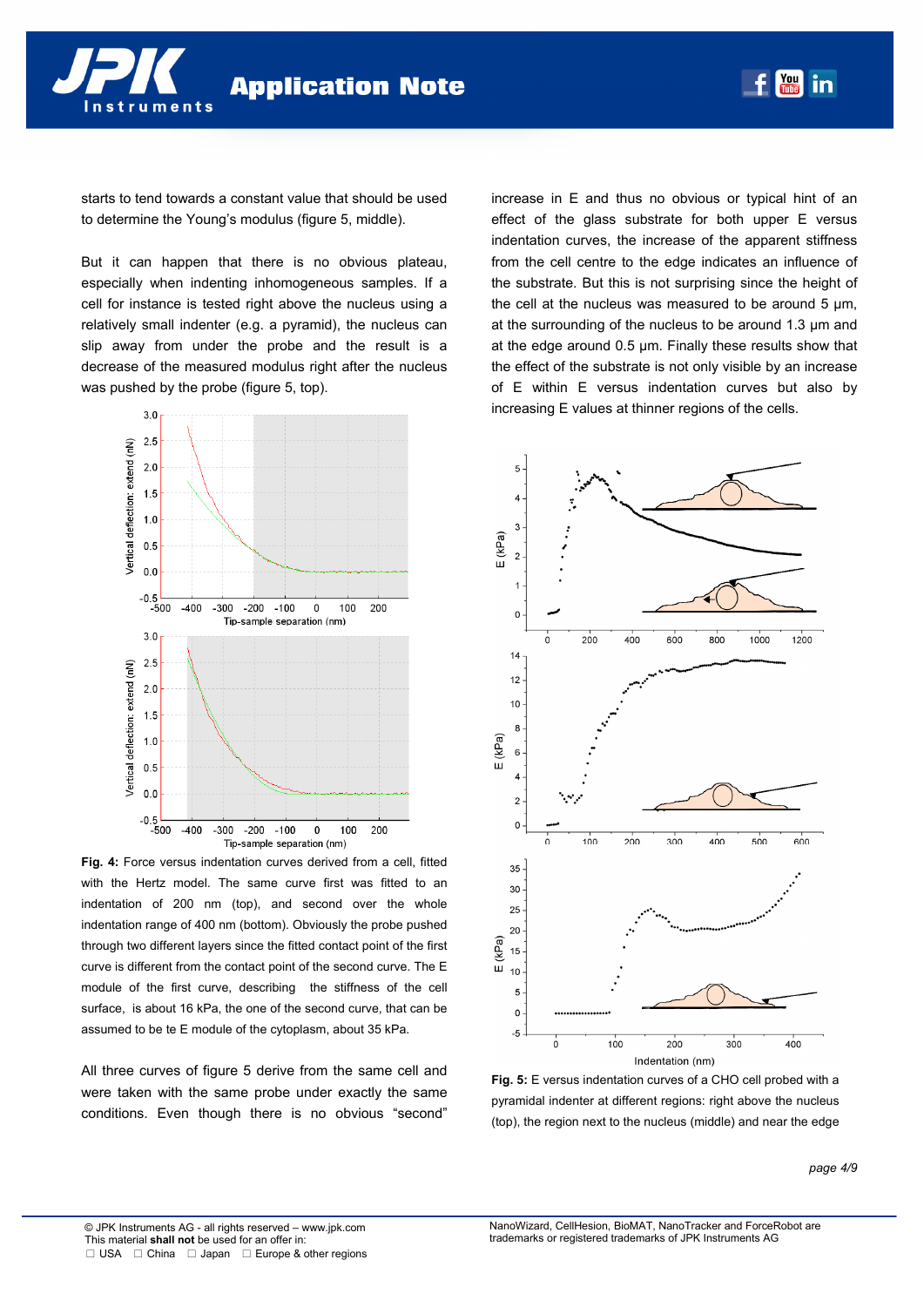of the cell (bottom). Testing right above the nucleus (top) here only transiently denoted the stiffness of the nucleus. Obviously the nucleus was then pushed away resulting in decrease of E. Probing a relatively homogenous region (middle) revealed even indentation of the cytoplasm starting at around 250 nm. Indentation of the cell edge (bottom) leads to a second, substrate dependent increase of E starting at relatively low indentations.

#### **Selection of the probe**

Which cantilever should be used depends on the stiffness of the sample. As a rule of thumb one can keep in mind that the stiffness of the cantilever should be around the range of the sample stiffness. For cells that are very soft and delicate the softest cantilevers available with spring constants of around 10-30 mN/m should be used. For stiffer samples like agarose gels higher spring constants (30-100 mN/m or more) are appropriate.

Another point to consider is the choice of the indenter shape. For soft biological samples it is recommended to use spherical probes since the force is applied to a wider sample area than would be the case if a sharp pyramidal or conical tip is used, which results in a lower pressure. This way penetration of the sample is prevented. But this is not the only reason to prefer spherical indenters. Cells or tissues are very inhomogeneous, consisting of different components (nucleus, cytoskeletal components, organelles...). To yield a general impression for such inhomogeneous materials relatively big indenters like 20 µm beads are useful. To yield higher resolution, e.g. to test single cells or different cell parts, or to increase the pressure to indent stiffer materials beads of smaller diameters can be used (1-10 µm, depending on the desired resolution). Spheres are not always the best solution. If the sample is of very small dimensions or if different areas are to be tested in higher resolution (higher than one micron) pyramidal silicon nitride tips can be an alternative. A disadvantage of such more or less sharp tips is of course that they can penetrate the sample and thus lead to inaccurate calculations of the Young's modulus (generally a decrease of stiffness). But on the other hand they are less hindered by structures like cellular extensions or residues extending from the glycocalix than spheres are. Spherical indenters often feel such extensions, and the

result is a very shallow contact point that is extremely difficult to determine (which is also the reason why it should be fitted). A more general problem that occurs with cells is distorted force curves, mostly displayed as a "shoulder" in the contact region (fig. 6). These distortions can derive from contact with small structures like stress fibers or membranous extensions, which then slip away from the probe, leading to a second contact point.

You | in



**Fig. 6:** Distorted extend curve taken on a CHO cell using a 2 µm spherical indenter.

### Example of an indentation experiment

In this example the workflow to derive the Young's modulus of living CHO cells is described. The CellHesion<sup>®</sup> 200, mounted on a Zeiss optical microscope (AxioObserver), was used to prepare the spherical probe that was going to be used as well as to perform indentation experiments The CellHesion® 200 is a new AFM based device, exclusively developed to meet the needs of testing cellular adhesion and mechanics. A PetriDishHeater<sup>™</sup> was used as a sample holder since cells were grown on WPI petri dishes. The cells were kept under physiological conditions during the whole experiment (37°C, HEPES buffered medium).

#### **Preparation of the probe**

Spherical indenters can either be purchased from special providers like particle probes from Novascan (0.6-25 µm glass spheres attached to cantilevers), or they can be homemade by gluing spheres on cantilevers. For such

*page 5/9*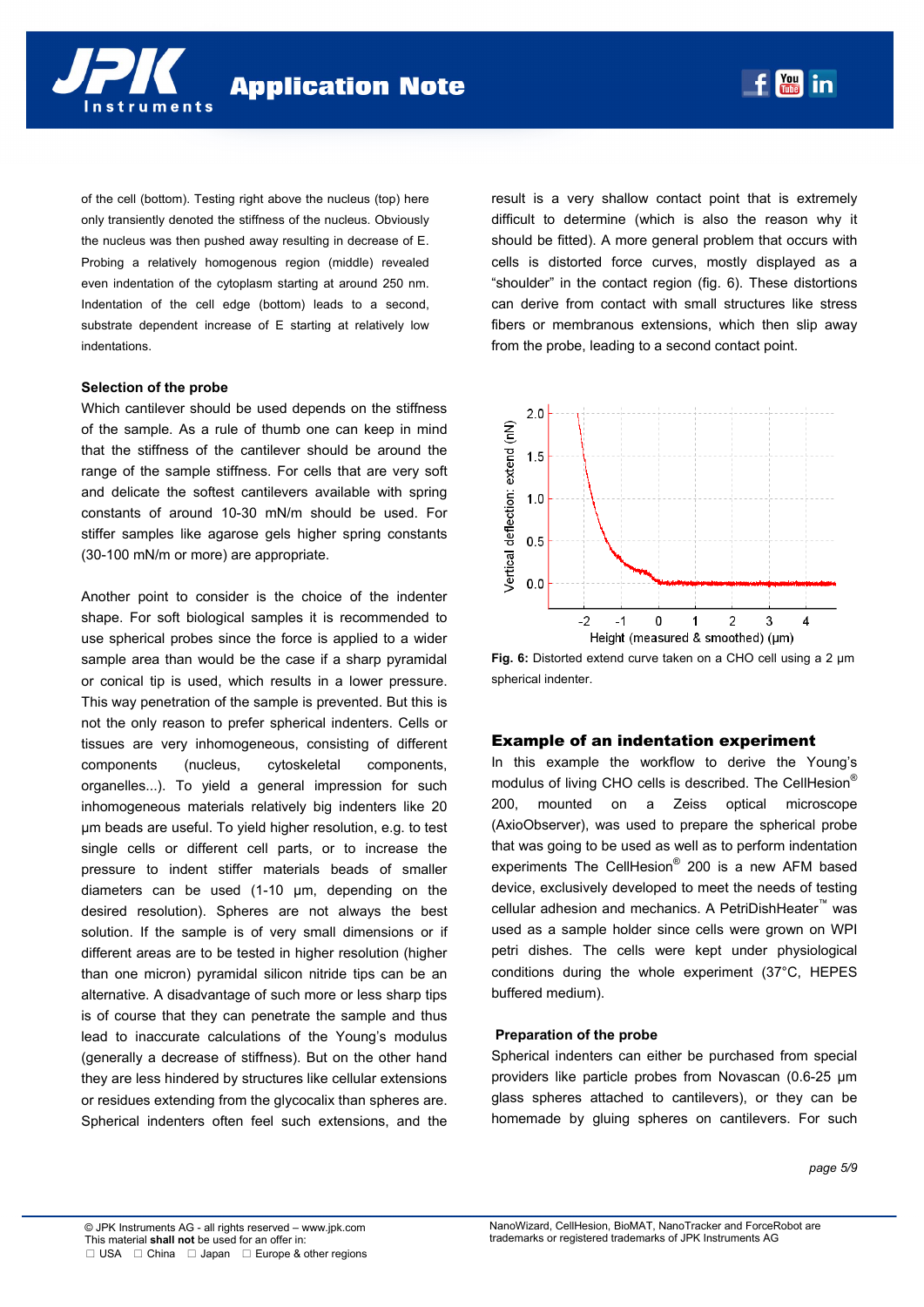

purpose tipless cantilever are well suited. Care must be taken if cantilevers with tips are used, especially if small spheres are attached. This is because the sphere will attach to the side of the tip, rather than on the end, so that the tip will still have an impact on the experiment, especially if the chosen sphere diameter is less than the tip height. Silicon cantilevers have tips of up to around 15  $\mu$ m. Thus tipless cantilevers would be better choice or at least silicon nitride cantilevers which have shorter tips (up to 5 µm).

For this example a tipless cantilever (Arrow TL1, NanoWorld,  $k = 0.03$  N/m) with an attached silica sphere (diameter 11 µm) was used as the indentation probe (fig. 7). The silica beads were attached to the cantilever with a two-part epoxy, but other biocompatible adhesives like optical adhesive are also well suited. This can easily be done by preparing a microscope slide where spheres are deposited on one part and epoxy on an adjacent part. If the beads are suspended in liquid, a drop is put on the slide and dried. A pair of clean tweezers can also be used to transfer dry beads onto the slide, or to spread the bead solution. Then a small amount of the epoxy is spread very thinly near the beads using a blade or pipette tip.



**Fig. 7:** Tipless cantilever with a 11 micron sphere attached

The cantilever must first be dipped into the epoxy. An approach is done on a clean region of glass to find the surface. Then the cantilever tip is positioned over the edge of the epoxy patch using the positioning screws and a force spectroscopy measurement is run to dip the tip into the glue. A setpoint of around 0.5 to 1 V should be sufficient. If there is too much glue on the tip it can flow over the bead and embed it. To prevent this, one or more additional spectroscopy measurements should be performed on a clean glass area. This will remove excess glue. Finally, to attach a sphere, another force curve is run with the tip positioned over a sphere.

### **Performing indentation experiments**

The microsphere probe was mounted and aligned as usual on the AFM head. The WPI petri dish containing adherent CHO cells was mounted to the petri dish heater and the temperature was set to 37°C. The cantilever was then calibrated, i.e. the spring constant determined to be able to exactly specify the force to be applied to the sample. Using the NanoWizard® or CellHesion200® the calibration manager of the JPK SPM software leads the user through the calibration process, calculating the sensitivity by fitting a force curve (taken on a hard substrate) within the linear contact part and determining the spring constant with the thermal noise method. Once the calibration is complete, the desired setpoint force can be entered in Newtons (usually pico- or nano-Newtons). Now the experiment could be started.

Force distance curves were taken directly above the nucleus of different cells. Relatively high setpoints were used (up to 4 nN) since the mechanical properties of these cells were unknown. The extension/retract speed was set to 5 µm/s and closed loop was used.

### **Data processing**

The JPK DP software gives the possibility to derive the Young's modulus from force curves running through several steps (fig. 8). All operations have to be applied to the extend curve since it (normally or at least in fluid) contains no interactions like adhesion that make a determination of the contact point impossible. The first step of the processing is to remove any offset or tilt from the curve and find the contact point. Therefore the options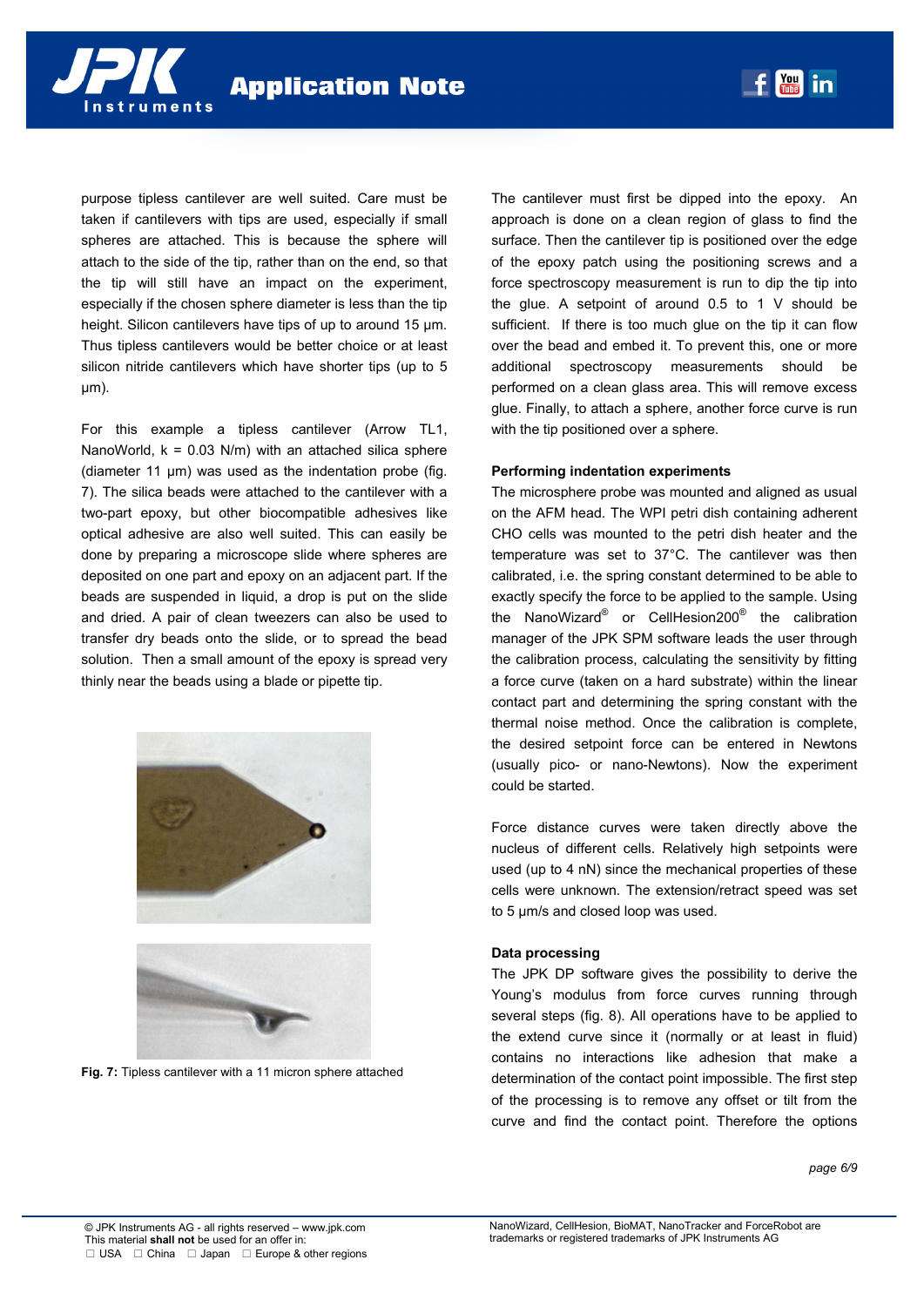

'Subtract baseline' and 'Find contact point' are to be selected. It is not essential to determine exactly the contact point or baseline offset here since they are variable fit parameters and don't have any influence on the fit results. Any tilt should be removed from the baseline since this is not part of the Hertz fit. The next step is to 'Correct height for cantilever bending', a feature that calculates the indentation depth by taking the difference between the piezo movement and the cantilever vertical deflection in units of length. Now the curves a ready to be fitted with the Hertz model to derive the Young's modulus. Other values, such as the fitted "contact point" and the fit quality parameter "residual RMS" are also displayed.



**Fig. 8:** Operations to derive the Young's modulus from a force curve. The first step is to remove any offset or tilt from the baseline and to find the contact point. In order to optimize the contact point determination the curve can be smoothed. The next and crucial step is to subtract the cantilever bending from the piezo movement to yield the indentation, i.e. a new channel called tip sample separation is created. Finally the Hertz model can be applied. The geometry of the indenter is to be specified as well as Poisson's ratio (that can be left at 0.5 for biological samples) and the data range to be fitted.

separation

If many curves were recorded there is the possibility to use batch processing where all the described operations can be applied to a batch of curves (within one folder).

**You** 

in

Before batch processing, it is useful to examine a few curves in more detail to find the optimal fit range that can then be applied to all curves. Therefore the fit range should be increased stepwise till the E modulus tends towards a constant value. In figure 9 the Young's modulus derived from a CHO cell is plotted in dependence on indentation. Here E starts to take constant values at around 700-800 nm of indentation depth. If examining an array of curves, using batch processing, this value should be used for fit range. Of course the quality of the fit should always be checked by either looking directly at the curves or by comparing the residual RMS that is also written down in the results file that is generated when using batch processing.



**Fig. 9:** E versus indentation curve of a CHO cell. At around 700 nm indentation E levels to a constant range (around 450 Pa).

### Testing the system

The Young's modulus is often used to describe mechanical properties of cells and other samples. In many cases the intention to do such experiments is to compare the results with other data, produced by other researchers. Combing through the literature one always finds discrepancies between the E values of similar experiments but performed using different devices. To evaluate how the system works but also to gain a feeling for the technique and handling it is often useful to start with a sample where the elasticity has already been described with a similar system. Gels of polymers like agarose or polyvinyl alcohol are well-

*page 7/9*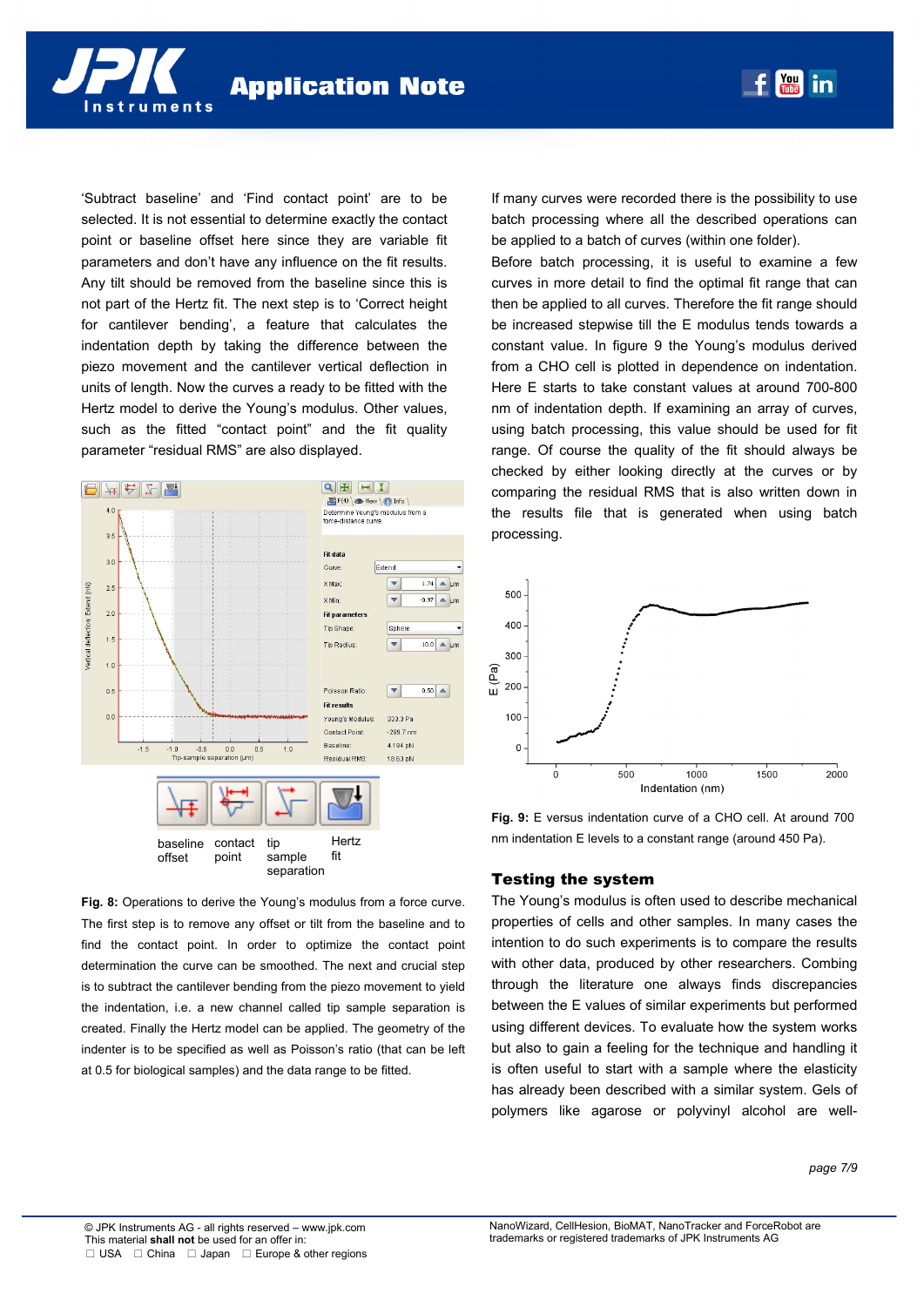

described samples that are often used to describe principles of elasticity measurements [10][19][18].

To test the system on which the cell experiments were performed a 2.5% agarose gel was indented using a 11 µm spherical probe. Since agarose gels in this concentration are stiffer than cells, stiffer probes have to be used, e.g. with spring constants of 0.5-5 N/m. In this example a NSC cantilever from mikromasch (4 N/m) was used. The corresponding E versus indentation curve is shown in figure 10 displaying a final E of around 36 kPa. This value agrees well with the literature (figure 1, [19]).



**Fig. 10:** E versus indentation curve calculated for a force distance curve taken on a 2,5% agarose gel using a 11 µm spherical probe with a spring constant of 4 N/m. The final E is around 36 kPa

# Conclusion

In spite of some limitations the Hertz model is a helpful and commonly used method to express mechanical properties of biological samples like cells. There are some issues that should be kept in mind such as the fit range or composition of the sample. Biological samples often display viscoelastic behavior and they are inhomogeneous, i.e. consist of different "materials" with different elastic properties. To know exactly which component exactly is described by the results it is most important to become acquainted with the sample and to adequately adjust the parameters. Considering all these issues will help to yield reasonable and reproducible results.

The JPK NanoWizard<sup>®</sup> or the CellHesion<sup>®</sup> in combination with dedicated sample holders, like the PetriDishHeater™ or the BioCell™, provide the means to obtain elasticity data (among numerous other data types) for biological samples. Additionally the JPK DP software helps the user through all steps to prepare the acquired curves for Hertz processing and provides an easy to use calculator for the Young's modulus.

### Literature

- [1] Kunda P., Pelling A.E., Liu T., Baum B.: Moesin controls cortical rigidity, cell rounding, and spindle morphogenesis during mitosis, Current Biology 18:91-101, January 2008
- [2] Ludwig T., Kirmse R., Poole K., Schwarz U.S.: Probing cellular microenvironments and tissue remodeling by atomic force microscopy, Pflugers Archiv: European Journal of Physiology 456:29-49, April 2008
- [3] Lu Y.-B., Franze K., Seifert G., Steinhäuser C., Kirchhoff F., Wolburg H., Guck J., Janmey P., Wei E.-Q., Käs J., Reichenbach A.: Viscoelastic properties of individual glial cells and neurons in the CNS, PNAS 103:17759-17764, November 2006
- [4] Brunner C.A., Ehrlicher A., Kohlstrunk B., Knebel D., Käs J.A., Goegler M.: Cell migration through small gaps, European Biophysical Journal 35:713-719, June 2006
- [5] Alonso J.L., Goldmann W.H.: Feeling the forces: Atomic force microscopy in cell biology, Life Sciences 72:2553-2560, 2003
- [6] Hertz H.: Über die Berührung fester elastischer Körper, Journal für die reine und angewandte Mathematik 92:156-171, 1881
- [7] Sneddon I.N.: The relation between load and penetration in the axisymmetric Boussinesq problem for a punch of arbitrary profile, International Journal of Engineering Science 3:47-57, May 1965
- [8] Casademunt J.A.: Micromechanics of cultured human bronchial epithelial cells measured with atomic force microscopy, PhD thesis, Universitat de Barcelona, 2001
- [9] Lin D.C., Dimitridas E.K., Horkay F.: Robust strategies for automated AFM force curve analysis-I. Non-adhesive indentation of soft, inhomogeneous materials, ASME 129:430-440, June 2007
- [10] Rico F., Roca-Cusachs P., Gavara N., Farré R., Rotger M., Navajas D.: Probing mechanical properties of living cells by atomic force microscopy with blunted pyramidal cantilever tips, Physical Review 72:021914, August 2005

*page 8/9*